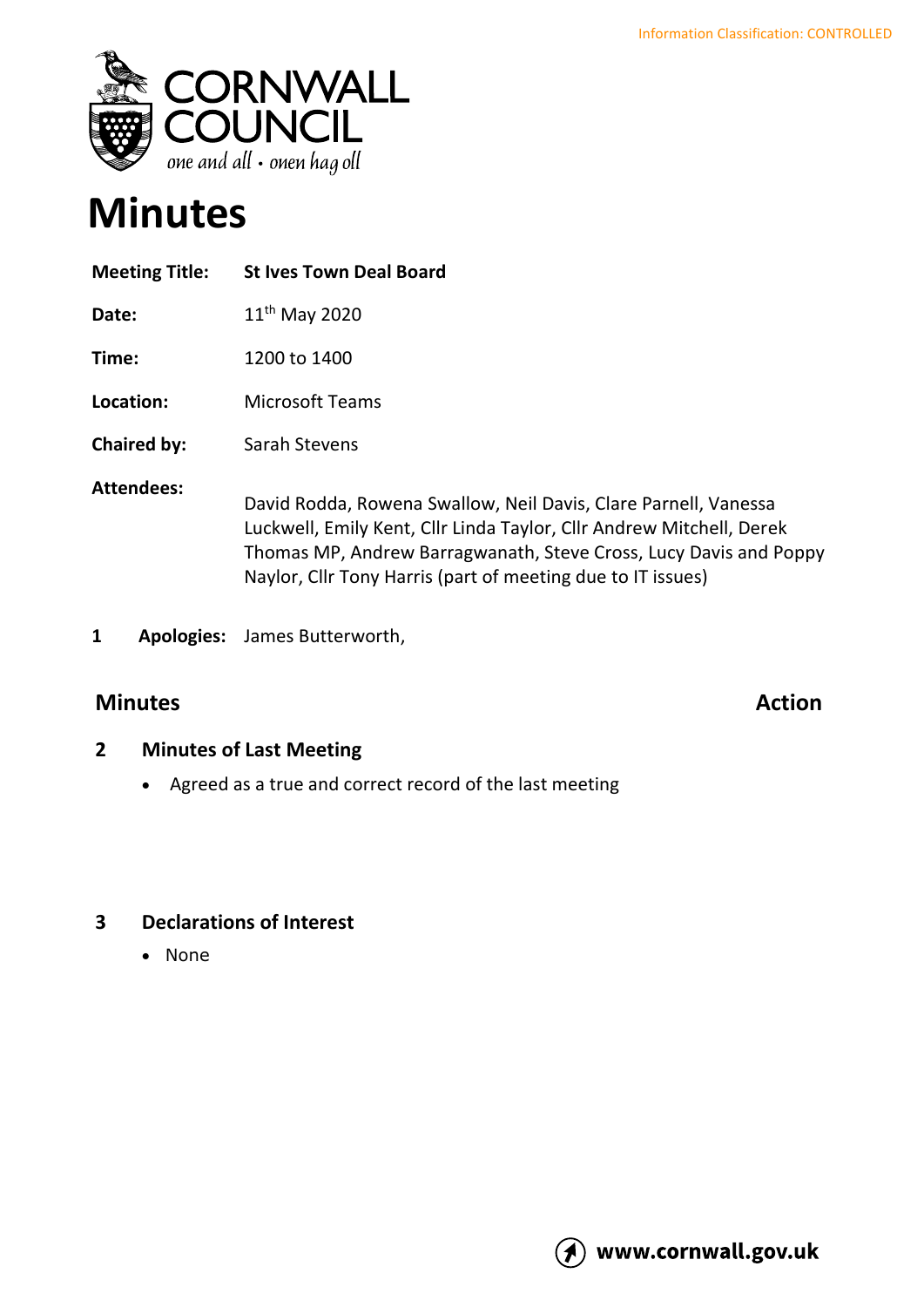### **4 Draft Workplan, Communications Plan and Press Release**

- CP stated that her position on the board was to represent the LEP until they recruited additional board members who would be located closer to St Ives. This process was now complete and Poppy Naylor would be joining the board from this point forward.
- LT thanked CP for her input to date and the board welcomed PN to the group.
- The draft workplan was agreed by all in the knowledge that LD would keep it updated as a "live" document and update the board on a regular basis.
- ND requested that "culture and heritage" be added to the text of the press release and with this change the board agreed to text of the press release and asked for it to be issued asap.
- The date for submitting the Town Investment Plan for St Ives was discussed. The guidance in the Towns Fund Prospectus indicated that there would be three windows for submission (April, August and October) however, indications from Government are that these will slip due to Covid 19 pressures.
- Whilst it was the original aspiration of the board to submit in August 2020 all present recognised that the Covid 19 outbreak was having a deep impact on the town and do it was vital to balance speed with quality. All agreed that it would not be in their interest so submit a poor quality submission.
- After a discussion the board agreed that the submission date had to be driven by the need to ensure that a quality plan is developed. All present wanted to ensure that residents, businesses have the opportunity to inform the drafting process with a particular focus on engaging groups that are not normally involved (e.g. young people). Therefore it was agreed that aiming for the October submission date was the best option and if it is ready before that date it could be submitted early.
- DR updated the board on progress with the Towns Fund and stated that as yet there had been no further guidance from Government on the process and how the funds could be used.
- DT re-iterated that as agreed at previous board meetings he had written to the Secretary of State at MHCLG, Robert Jenrick MP, but had yet to receive a reply. He also confirmed that he had heard that timescales are likely to slip from those published due to Covid 19. He also confirmed that it is likely to be up to each Town Deal Board whether to focus their TIP on short/medium term interventions to

LD

LD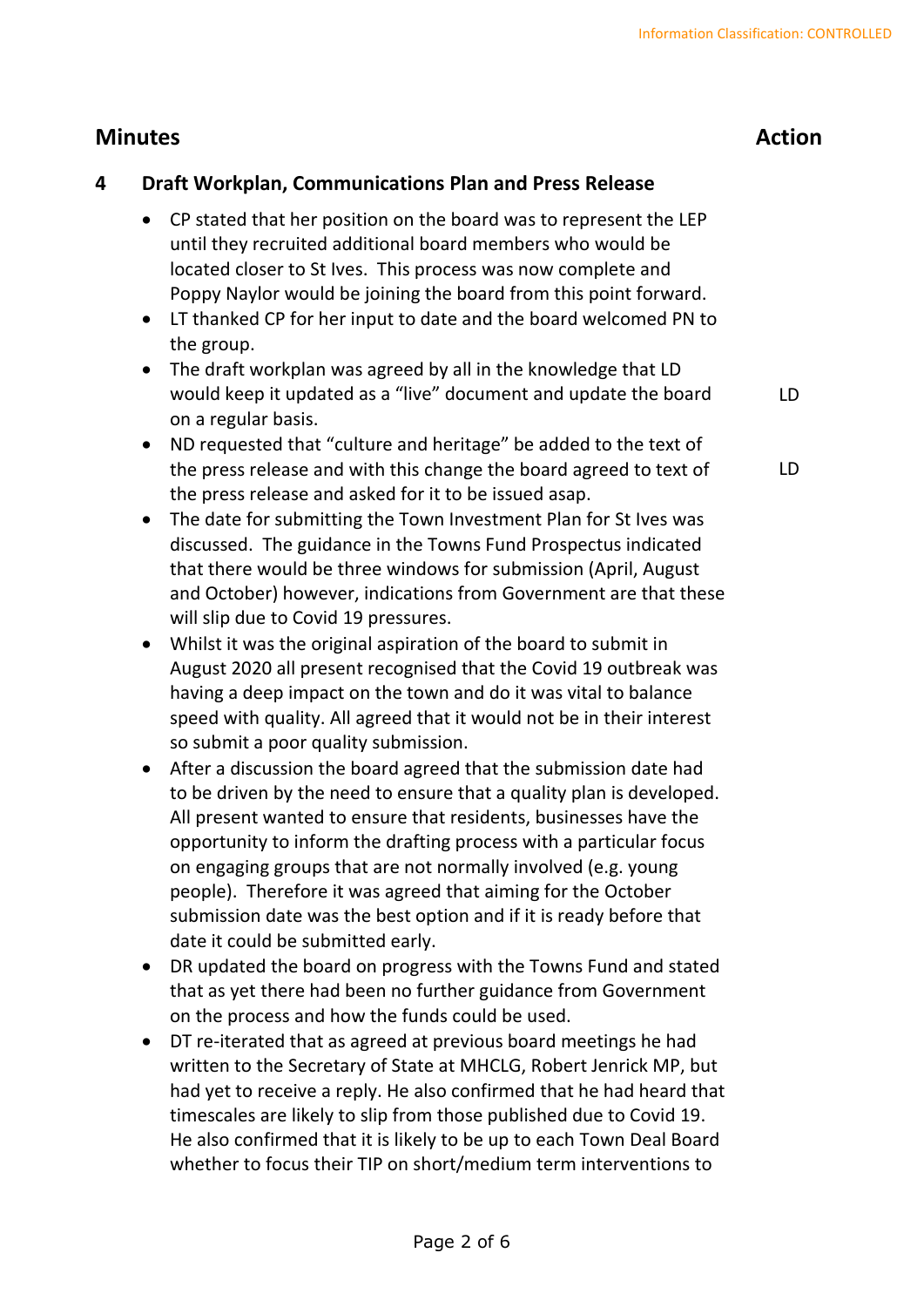help deal with the aftermath of Covid 19 or to focus on medium to long term interventions to help regenerate the town over a longer period.

- LD thanked the board for their input and stated that her intention was to start the Town Investment Plan process with a resident/business survey/consultation. This would help to promote the work of the board but also capture the thoughts and views of those involved which would help to shape the future direction of the work.
- LD informed the board that the Penzance Town Deal Board had agreed to procure the services of an external contractor to help with communications and engagement and asked the board for their thoughts on this matter. After a brief discussion there was general support for this approach as all present see the benefit of clear communication and increased levels of engagement. A budget of £20,000 was agreed for this work.
- LT proposed that DR, SS, SC and LD meet to discuss options and agree a way to progress this asap. The board agreed with this proposal.

LD

### **5 Sub Groups**

- SS outlined that the board had a great deal of work to do and therefore the creation of some formal sub groups and/or task focussed "Task and Finish" Groups would be a useful way to assist LD in her role.
- Aligning the skills/interests of the board members with these groups and the following suggestions were made
	- o SS Young People and fishing
	- o LT Financial Services
	- $\circ$  DT, RS Housing and business support
	- o ND, RS Digital, Creative, young people, banking and green transport
	- $O$  AM Housing
	- $\circ$  RS Co-funding and projects
- It was suggested that starting with a limited number of key groups would be a good start and then others could develop over time. EK suggested that if the board structured these groups around the "outcomes" they are seeking to achieve this may help to provide some focus for the work.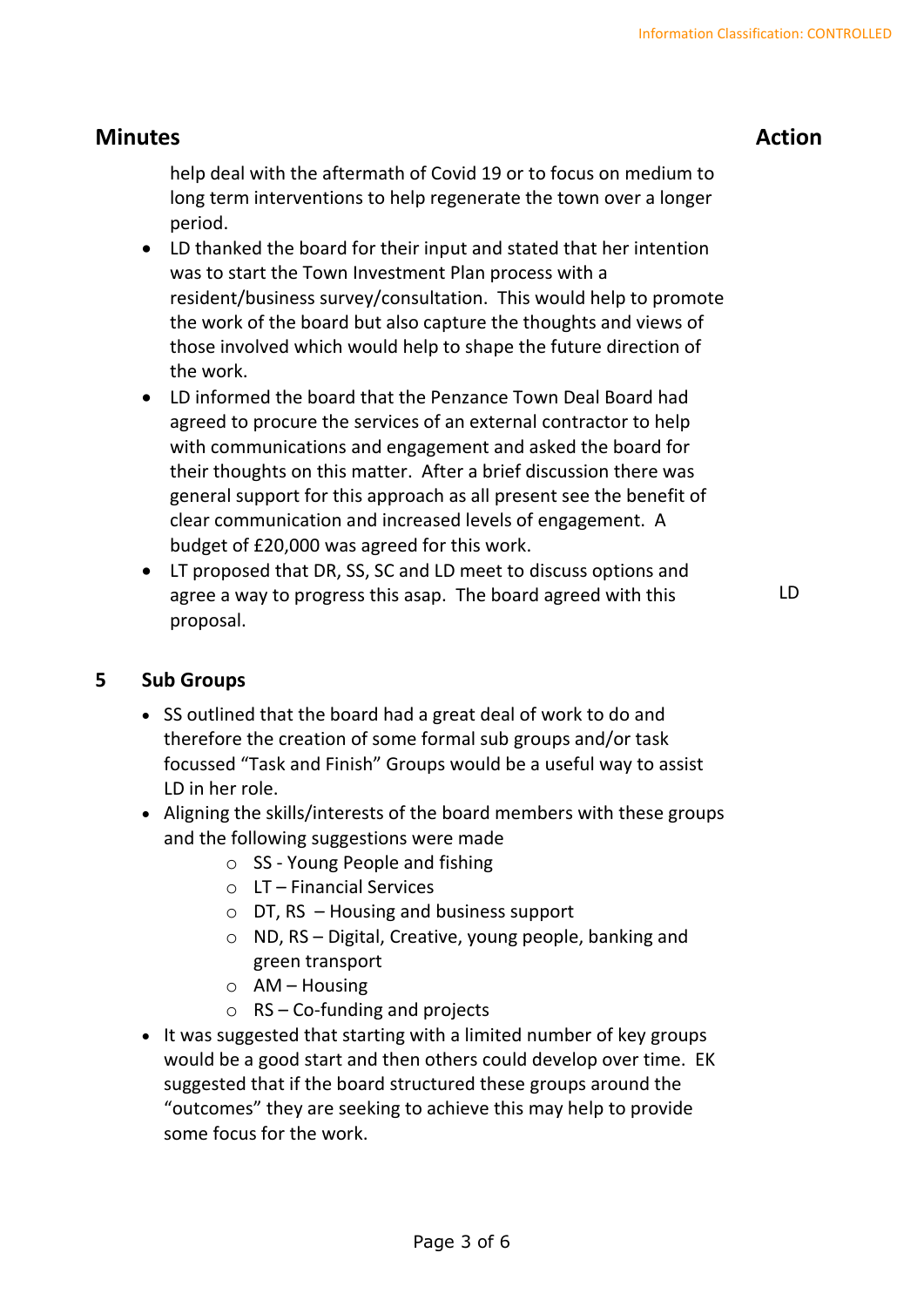**SS**

# **Minutes Action**

- An initial list would include the following:-
	- $\circ$  Young people in addition to being a priority in the communication work it was felt that as the Towns Fund was looking to help the town achieve a 30 year vision it was vital to undertake some direct engagement and visioning work with this cohort of residents. DR agreed but raised that any engagement work would have to take safeguarding considerations into account. SS agreed to speak to JB about this in order to identify groups that could be engaged and to ensure that safeguarding matters are fully taken into account.
	- $\circ$  Projects and Funding group to develop an open and transparent process that could be used to identify, sort and sift ideas and projects that could be included in the Town Investment Plan. PN, LD, RS, SS SC, LT and DR agreed to meet and discuss this process.
- It was then agreed that SS/DR and LD should review the need for sub groups and develop a list that could be circulated to the group for agreement. **LD**

**LD**

**LD**

### **6 EOI and Project Selection**

- As discussed previously in the meeting it was reiterated that this process needs to be open and transparent with project sponsors of new and innovative ideas having the same opportunity as those who were included in the "Readiness checklist" submitted in January 2019. The information sought from all projects would be the same and they would be scored on objective criteria to ascertain whether they should be progressed or not. All projects should come through LD rather than through different board members.
- The board agreed to allow the "Projects and Funding" sub group consider this process and DR advised that as each Town Deal Board in Cornwall was facing similar issue that it would make sense to compare notes with what the other towns are doing. However, the board agreed that this process needs to start asap so would like a firm proposal on how best to approach this topic at their next meeting and then promote it as part of the early communications work.
- The principle of a flexible intervention rate for projects was then discussed. If geared towards a higher intervention rate for those projects that deliver more of the outcomes the board is seeking to deliver it was felt that this might encourage more projects to come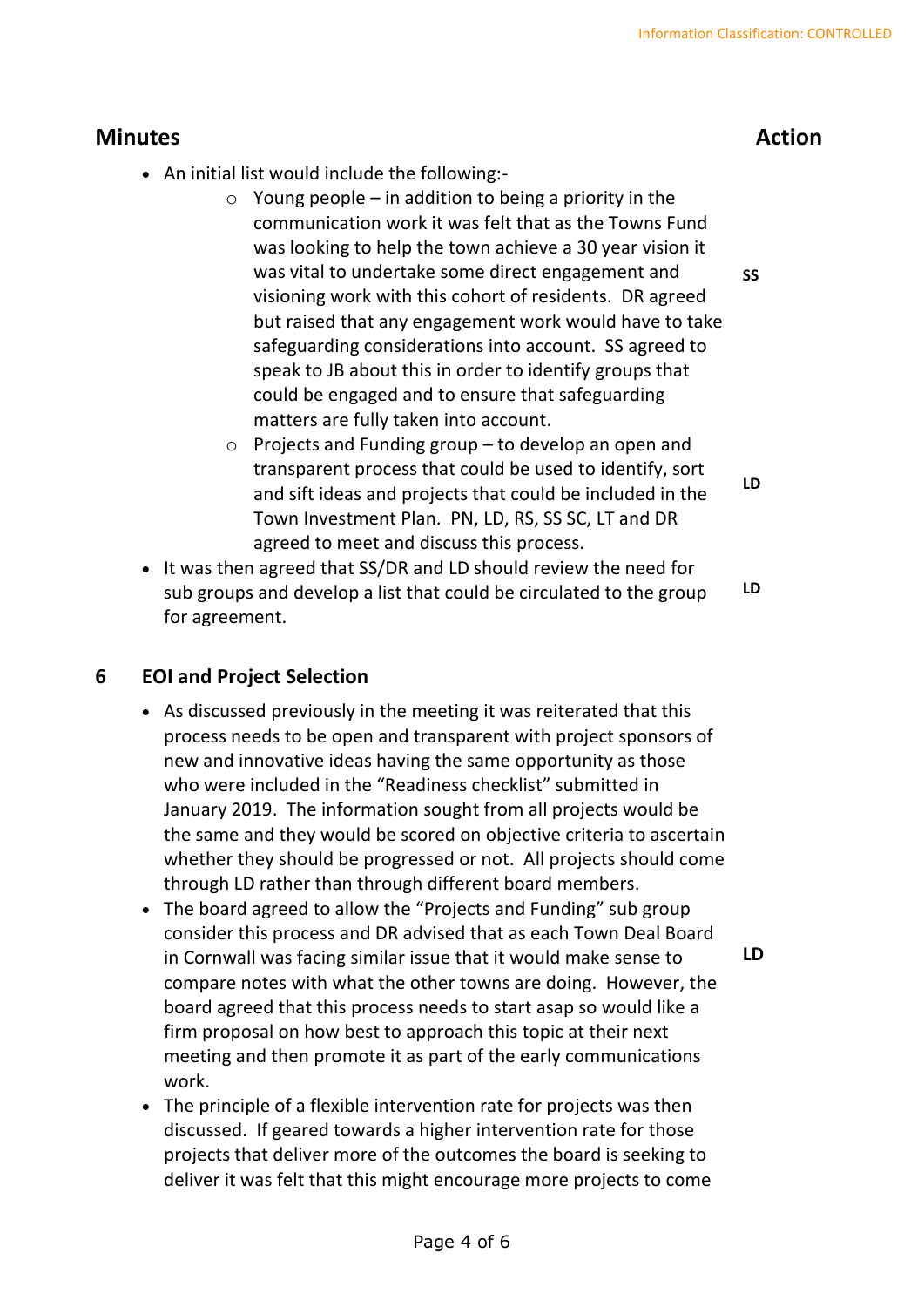forward. For example should a project looking to create 12 month employment, paid at the Real Living Wage or above that helps to reduce the seasonality of the economy in St Ives be able to secure a higher intervention rate than one designed to create seasonal employment at the minimum wage. DR outlined an approach Cornwall Council and the LEP are proposing for inclusion in the work they are doing on the UK Shared Prosperity Fund. After a short discussion it was agreed that a flexible intervention rate rather than a fixed grant rate for all projects would be the boards preferred approach.

• ND stated that he would like to see EOI's come forward in the digital and creative sector and asked the board how they thought this could be achieved. It was felt that the communications activity could help to drive this process and then board members could use their contacts to stimulate interest in particular sectors/businesses/communities.

### **7 Lucy's Roles and Responsibilities**

• It was felt by the board that this item had been covered sufficiently in the meeting.

### **8 Finance**

• Apart from the salary costs relating to LD no expenditure has been incurred. LT asked for regular financial updates to be provided to the board so that they can keep track of expenditure. The board agreed that this would be useful. **DR/LD**

### **9 Any Other Business**

- LD informed the board that SC has agreed to host a "Zoom" call that would be open to anyone who wanted to find out more about the work of the board. This is due to be held on the  $27<sup>th</sup>$  of May and all the board would be sent an invitation to participate. The purpose of the call is to provide any interested party with an opportunity to find out more about the Towns Fund.
- LD informed the board that a Sharepoint site has been created and board members were asked to try and access it to see if it works. This would host general documents that would be of use to the board. **Board members**